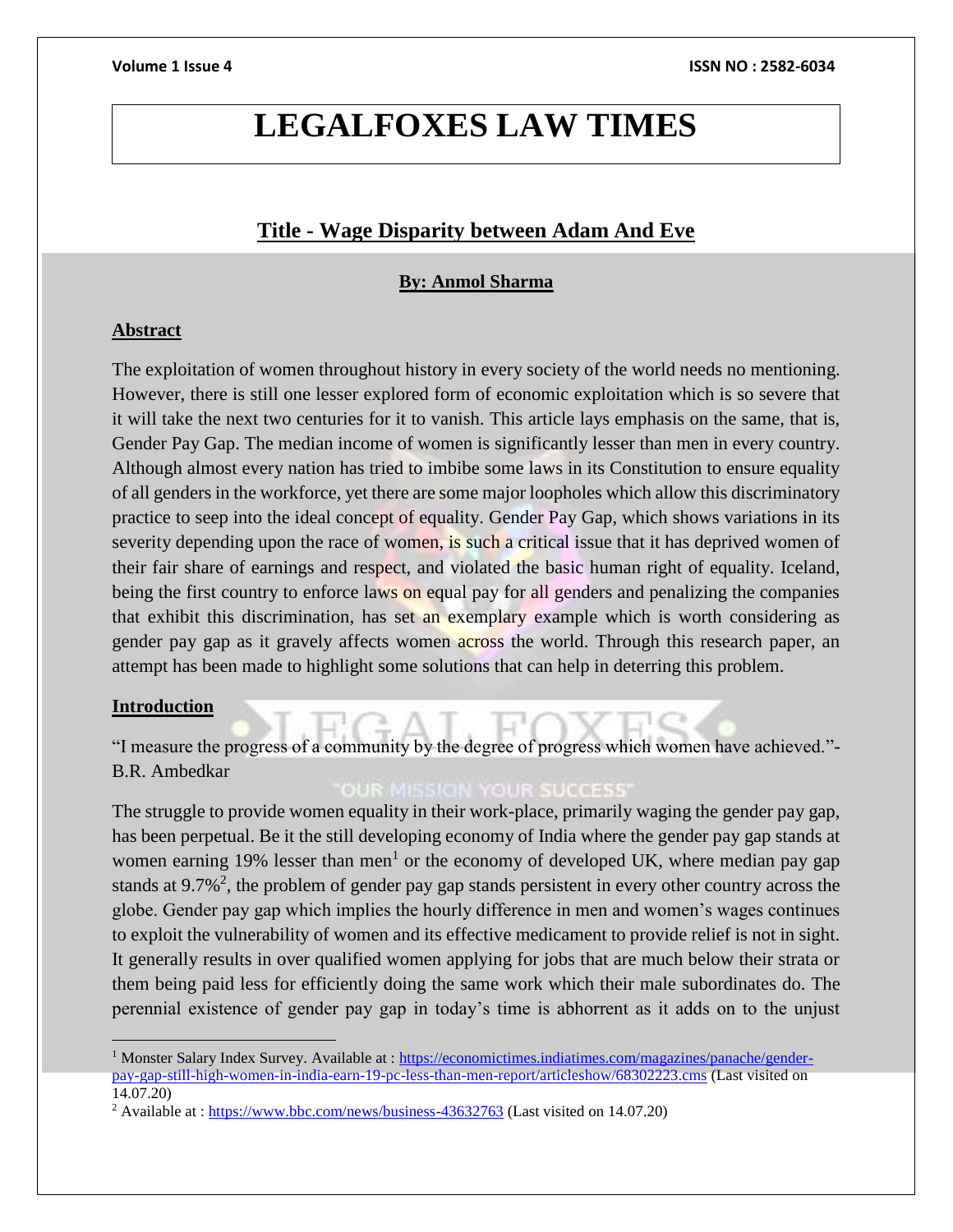#### **Volume 1 Issue 4 ISSN NO : 2582-6034**

discriminatory practises against women which are as old as hills and no longer hold a place in a world guarded by equality.

The issue of gender pay gap has always struggled to find its way into the legal facet of the hem line of the heart of the Constitution of every country which is usually embodied with preaching the core value of equality. Through various breakthrough cases across the globe, this hiccup has somewhat been able to grab the concern of many nations, resulting in the formulation of various varying laws. However, what lies behind the stage show, is the fact that despite various countries claiming to have found a way to get rid of this obstacle, it continues to exist in every realm of global economy, primarily due to the implication and execution of such laws being flawed.

#### **What the laws are lacking?**

"Equality before law isn't equality before the society".

Instilling a law into the Constitution isn't the equivalent of ensuring social equality. From the Fair Work Act of Australia to the Code Wages Bill of India, the widespread network of laws which try to imbibe parity in the wages gap is like a cease and desist effort to stop below the belt discrimination. The problem is so deep-rooted that the implications of the laws should be dealt in such a way that their inference impacts the ground-level subjects and doesn't remain as mere engravings on a piece of paper. Since most of the wage policies are opaque and not inclusive enough to engulf every sector of economy, these half-hearted efforts to tackle this problem have received nothing but indirect defeat in the form of persistent wage gap which doesn't seem to narrow down.

Despite the laws being enforced for years, the gap has not been taken down for which there is not one ground that can be pinpointed, but a pile of grounds that apply differently on different firms. The approach of the companies in dealing with this matter is the elementary cause because of which the enforcement of laws seems nothing but futile. Most companies have an inherent preconception which makes them turn a blind eye towards the discrimination going on in their firms. On the other side of the coin, there are a few companies who make apathetic efforts to tackle this issue by appointing legal advisors or attaching their companies to law firms to seek guidance. However, their callous approach is null and void. Moreover, there is a lack of effective enforcement. The problem of Gender Pay Gap hasn't been taken as earnestly as other issues. There is no system of checks and balances on companies that still exhibit this malevolent offence. Due to negligible accountability, it is easy to get away with this detestable evil even without having the need to cover one's tracks.

## **Repercussions of Gender Pay Gap**

"Any society that fails to harness the energy and creativity of its women is at a huge disadvantage in the modern world"- Tian Wei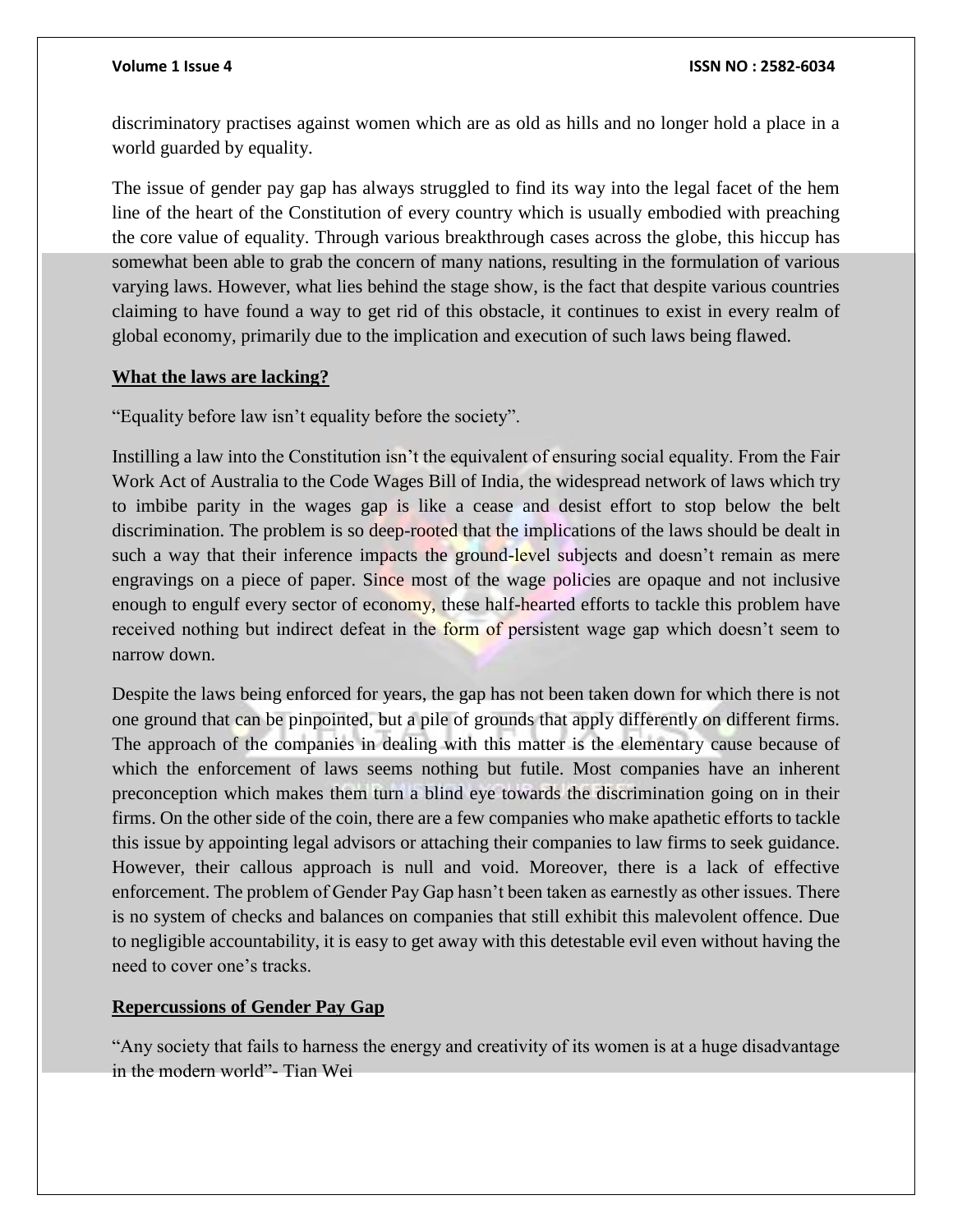#### **Volume 1 Issue 4 ISSN NO : 2582-6034**

The principal reason why the legal authorities need to sincerely bat an eye towards this menace and check on the firms that have a run in with this law is that a huge section of working women across distinct sectors of economy is suffering in agony due to this prejudice which makes them devoid of their fair share of wages and status. The most exploited section is that of women who earn their bread and butter from the unorganised sector. Due to lack of education and awareness, that particular section is the most vulnerable under the suffering hand of exploiters who acquire cheap labour. The well-established world of corporate companies isn't free from this prejudice either. Women in workforce of the European Union earn 15% lesser than that of men per hour.<sup>3</sup> And more often than not, the top positions in a company are offered to men only.

One under-looked reason behind the existence of gender pay gap is that women often have to make a choice between doing part-time work and joining a university. Women often have to resort towards taking lower-paying jobs in order to get the minimalistic financial stability and pay off their debts. One aspect which shall not be ignored is the hierarchy when it comes to equal wages. Women, in general, are given lesser wages than men. Even among women, it is the toughest for black women to earn the wages they deserve Women find it tougher than men when it comes to paying off student loans. A study revealed that between the year 2007 and 2008, 33% full-time working women that had graduated paid off their student-debt loan by 2012. The percentage of men for the same was 44%.<sup>4</sup>. This can be highlighted in the student loans too. 61% of Asian women had the highest share amongst the ones that had paid off their debts. White non- Hispanic women had paid off 37%, black women 9% and Latina women 3%.<sup>5</sup> In USA, black women make 62 cents and Hispanic women make 54 cents for every dollar that a white man makes.<sup>6</sup>

Not only daily wagers and MNCs but other domains such as the entertainment industry which is out in the open for everyone shows inherent bias and the ignorance displayed there is intuitively obvious. Female actors earn three to five times lesser than their male counterparts and in most cases, they have to accept the amount they are offered because the voice is often mumbled of those who try to speak up. Even in the forever advancing world of sports, women have to face the wrath of pay gap. Although there haven't been studies to obtain a clear image of the pay gap in sports, yet one cannot overlook the uncanny fact that there is seldom the name of a female sports personality amongst the list of wealthiest sports personalities.

Hence, as per various statistical reports, women earn a lot less as compared to their male counterparts in every walk of life. For instance, just in UK, women lose out on 132 billion pounds

<sup>&</sup>lt;sup>3</sup> Eurostat. Available at : [https://www.europarl.europa.eu/news/en/headlines/society/20200227STO73519/gender](https://www.europarl.europa.eu/news/en/headlines/society/20200227STO73519/gender-pay-gap-in-europe-facts-and-figures-infographic)[pay-gap-in-europe-facts-and-figures-infographic](https://www.europarl.europa.eu/news/en/headlines/society/20200227STO73519/gender-pay-gap-in-europe-facts-and-figures-infographic) (Last visited on 14.07.20)

<sup>4</sup> American Association of University Women. Available at : [https://www.mic.com/articles/188833/3-long-term](https://www.mic.com/articles/188833/3-long-term-effects-the-gender-pay-gap-has-on-women)[effects-the-gender-pay-gap-has-on-women](https://www.mic.com/articles/188833/3-long-term-effects-the-gender-pay-gap-has-on-women) (Last visited on 14.07.20)

<sup>&</sup>lt;sup>5</sup> Available at :<https://www.mic.com/articles/188833/3-long-term-effects-the-gender-pay-gap-has-on-women> (Last visited on 14.07.20)

<sup>6</sup> Available at :<https://www.cnbc.com/2020/03/31/how-the-gender-pay-gap-affects-womens-mental-health.html> (Last visited 14.07.20)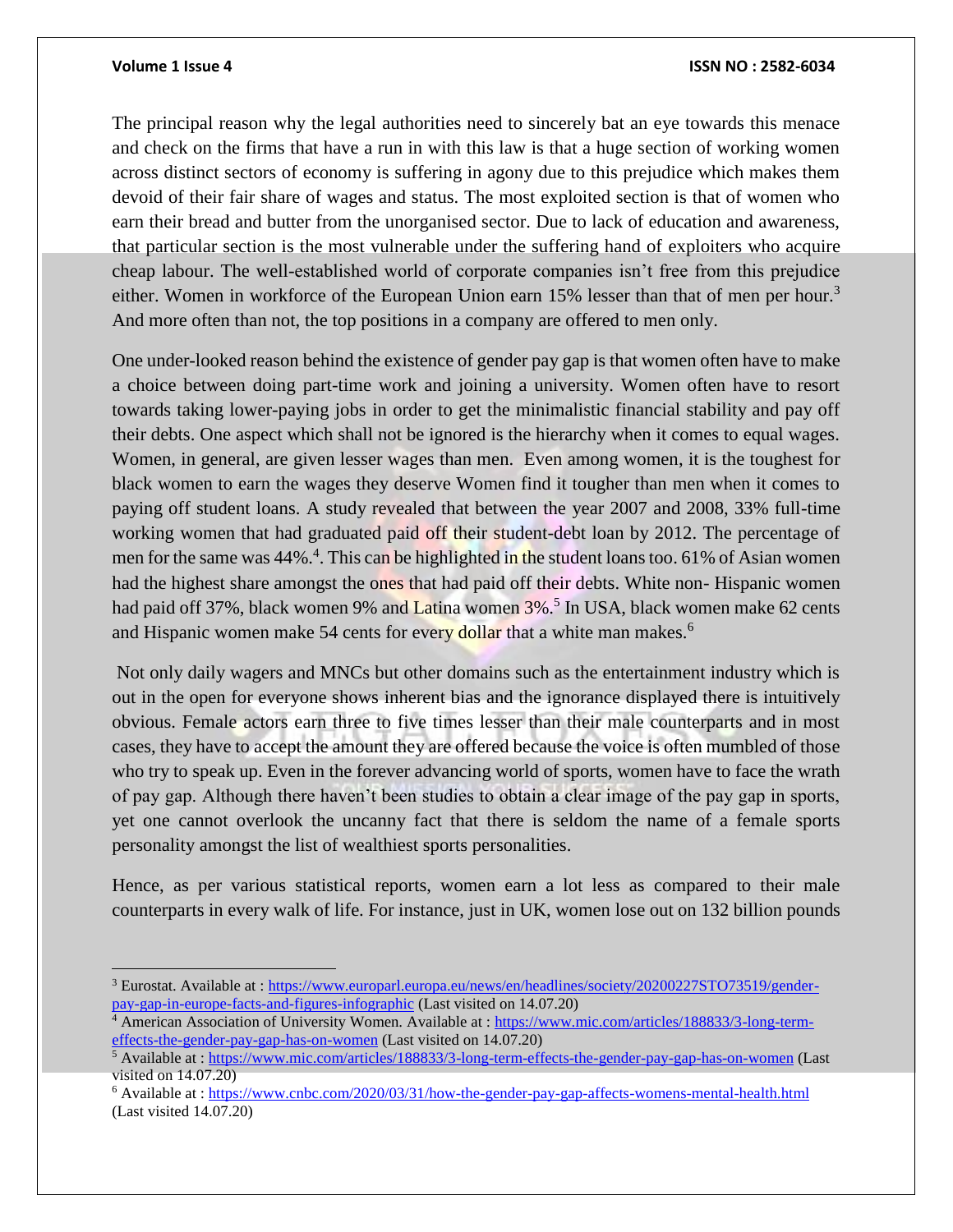$\overline{a}$ 

#### **Volume 1 Issue 4 ISSN NO : 2582-6034**

worth of money due to the pay  $gap<sup>7</sup>$  and in USA, for every dollar earned by a man a woman earns only \$0.80.<sup>8</sup> Earning lesser money than deserved not only makes it tough to access healthcare but it has also been proven that women who earn lesser than their male subordinates are on a higher risk of falling a prey to mental illnesses like depression and anxiety. It is even sturdier for mothers, especially single mothers, to bear the brunt of this vicious problem which takes a tough toll on them while raising their children in the modern world of inflation. Due to lack of financial security, it is not easy for women to make their both ends meet and to pay off all the loans and mortgage. Women find it much tougher than men to attain economic stability and the poverty rate among women is significantly higher as compared to men. If the gender pay gap is narrowed and wiped off completely, out of the 5.6 million children in poverty today, 2.5 million will come out of poverty.<sup>9</sup>

There is a pressing need to emphasise upon the hindsight of this issue rather than speculating about its foresight. It is baffling to see that in the times where there has been an upsurge of equality movements, this issue is still being blatantly neglected even though its consequences are ghastly. Not only does it deprive women of their access to rights and dignity but is a detrimental paradox that jeopardises the essence of Human Rights which have always advocated equality in all fronts of life. It is the equivalent of a blot on not only the social fabric but also the legal fabric of the world as all the laws formulated so far have found themselves unable to combat this monster of immorality which is outlined by baseless prejudice.

#### **The key solutions to the 'How's' of tackling gender pay gap**

"Real change, enduring change, happens one step at a time"- Ruth Bader Ginsburg

The legal realm perhaps needs to pay heed to the gravity of the situation and formulate strategies and laws to tackle this issue effectively. Recently, a landmark decision that shattered the glass of stereotypes was passed in India where the Supreme Court granted permanent commission and ordered to command equal positions to women officers, on par with men in the domain of defence.<sup>10</sup> It was a progressive decision which was welcomed by all alike as it is a step in the right direction to fight this wage gap. While giving the judgment, it was said," The time has come for a realisation that women officers in the Army are not adjuncts to a male dominated establishment whose presence must be 'tolerated' within narrow confinements"<sup>11</sup>. It is high time that the legislation of every country realises its obligation to propound equality by making these laws as

<sup>8</sup>Available at [: https://www.business.org/finance/benefits/gender-pay-gap/](https://www.business.org/finance/benefits/gender-pay-gap/) (Last visited on 14.07.20) <sup>9</sup> Available at: [https://www.mic.com/articles/188833/3-long-term-effects-the-gender-pay-gap-has-on](https://www.mic.com/articles/188833/3-long-term-effects-the-gender-pay-gap-has-on-women#:~:text=%203%20long-term%20effects%20the%20gender%20pay%20gap,for%20lifetime%20income%20between%20men%20and...%20More%20)[women#:~:text=%203%20long-](https://www.mic.com/articles/188833/3-long-term-effects-the-gender-pay-gap-has-on-women#:~:text=%203%20long-term%20effects%20the%20gender%20pay%20gap,for%20lifetime%20income%20between%20men%20and...%20More%20)

[term%20effects%20the%20gender%20pay%20gap,for%20lifetime%20income%20between%20men%20and...%20](https://www.mic.com/articles/188833/3-long-term-effects-the-gender-pay-gap-has-on-women#:~:text=%203%20long-term%20effects%20the%20gender%20pay%20gap,for%20lifetime%20income%20between%20men%20and...%20More%20) [More%20](https://www.mic.com/articles/188833/3-long-term-effects-the-gender-pay-gap-has-on-women#:~:text=%203%20long-term%20effects%20the%20gender%20pay%20gap,for%20lifetime%20income%20between%20men%20and...%20More%20) (Last visited on 14.07.20)

<sup>10</sup> Union of India vs Ld Cdr Annie Nagaraja and others : Civil Nos 2182-87 of 2020 @SLP © Nos. 30791-96 of 2015

<sup>11</sup> Ministry of Defence vs Babita Puniya and others : Civil Appeal Nos. 9367-9369 of 2011s

<sup>7</sup> Young Women's Trust. Available at : [https://www.telegraph.co.uk/business/2018/01/17/women-lose-nearly-](https://www.telegraph.co.uk/business/2018/01/17/women-lose-nearly-140bn-year-due-gender-pay-gap/)[140bn-year-due-gender-pay-gap/](https://www.telegraph.co.uk/business/2018/01/17/women-lose-nearly-140bn-year-due-gender-pay-gap/) (Last visited on 14.07.20)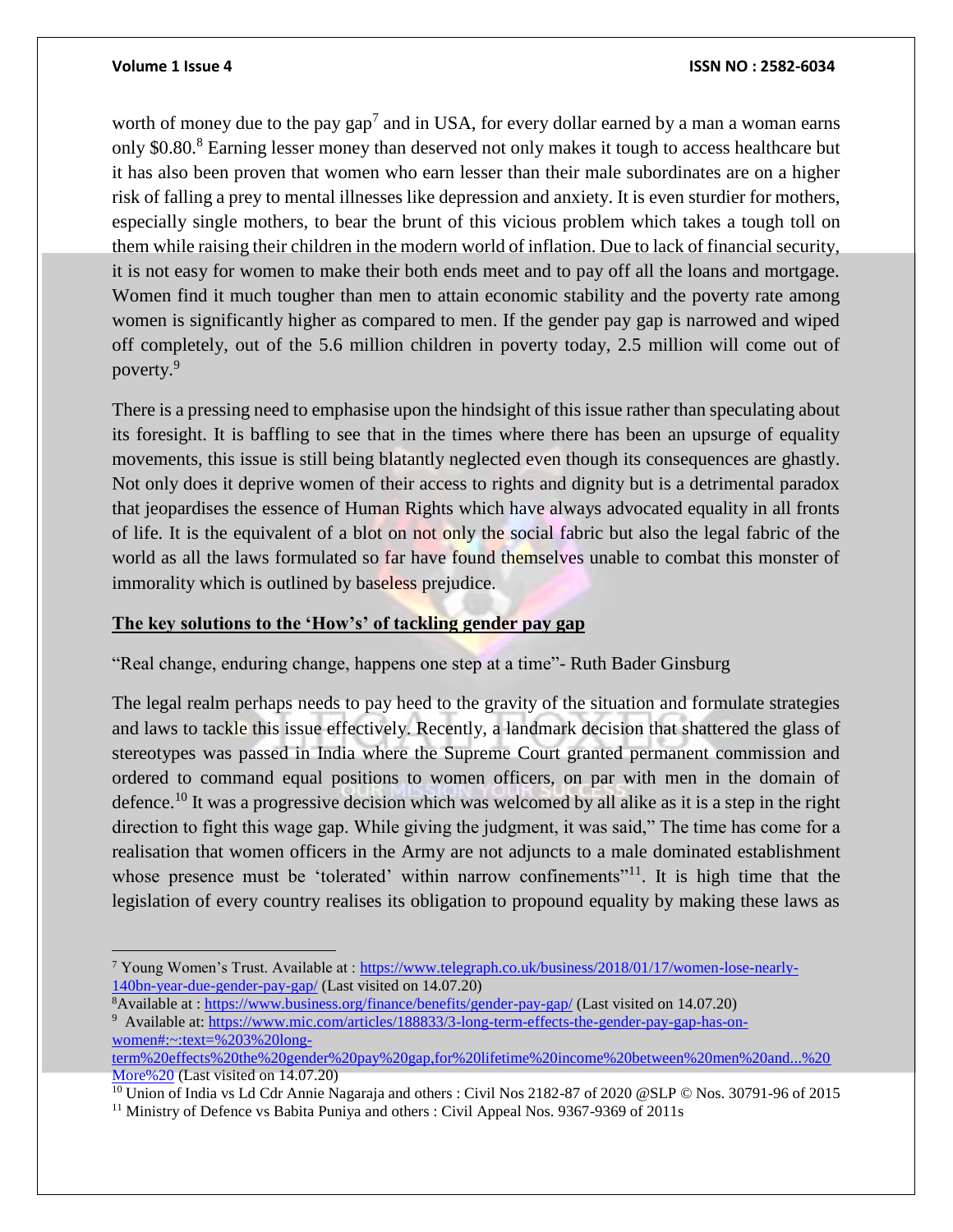#### **Volume 1 Issue 4 ISSN NO : 2582-6034**

their kryptonite that shields the residents of their country from the attack of stereotypes and inequality. Furthermore, the laws such promulgated should be flexible enough to accommodate changes in them as the form of pay gap varies from not only one state to another, but one firm to another as well.

The genesis of the pay gap lies at unawareness and the conception of prejudice among people. Hence, the initiative of raising awareness is mandatory to combat ground level discrimination as it will make women acquainted with their rights. The results in the formation of the pay gap. The applications of men are selected in bigger numbers when compared with that of women. Unpaid parental leaves are another reason because of which the gap isn't narrowing. Women are more likely to take leave when someone in the family suffers from sickness. If paid parental leaves are given, it will significantly help in decreasing the pay gap.

Empowerment isn't a concept that can be achieved individualistically. It is rather a collective movement. The gap between median income of men and women has certainly declined gradually over the last few decades. In societies, where this was witnessed, what was also noticed was that when the wages of women increased, the wages of men for the same, decreased slightly. Empowerment of women to bridge the gap of discriminated pay is a complex yet refined process that needs to be accompanied by strategic laws devised specifically for the cause. The recent legislative reform in Iceland has made it the first country in the world that has legally taken a substantial step towards enforcing equal pay among men and women.<sup>12</sup> As per the law, any company constituting of 25 or more than 25 people, if, is not certified as to paying equal wages to men and women, would be held liable and penalized depending upon the circumstances. For the last nine years, Iceland has been marked as the most 'gender-equal country'.<sup>13</sup>

#### **Conclusion**

To quote Pope Francis," Inequality is the root of social evil". Hence, to wage a war against this evil, the most indispensable weapon is the utmost efforts on part of everyone. Only then can we emerge as victorious. The companies that exhibit pay gap should come clean instead of hiding the numbers and put their front foot forward on the battlefield. Then strategic planning should be undertaken to assist the companies asking for aid. There should be a stringent set of protocols that every company should be made to adhere to and the violation of such should amount to serious offence to be followed by suitable penalisation. Furthermore, any and every shortcoming should be eradicated in the execution of such laws as the most crucial component in making any law a success comes down to its execution.

<sup>12</sup> Act on Equal Status and Equal Rights of Women and Men, No. 10/2008. Available at : <https://www.government.is/Publications/Legislation/Lex/?newsid=8900031c-fbd6-11e7-9423-005056bc4d74> (Last Visited on 14.07.20)

<sup>&</sup>lt;sup>13</sup> Available at : [https://www.theguardian.com/world/2018/feb/20/iceland-equal-pay-law-gender-gap-women-jobs](https://www.theguardian.com/world/2018/feb/20/iceland-equal-pay-law-gender-gap-women-jobs-equality)[equality](https://www.theguardian.com/world/2018/feb/20/iceland-equal-pay-law-gender-gap-women-jobs-equality) (Last Visited 14.07.20)